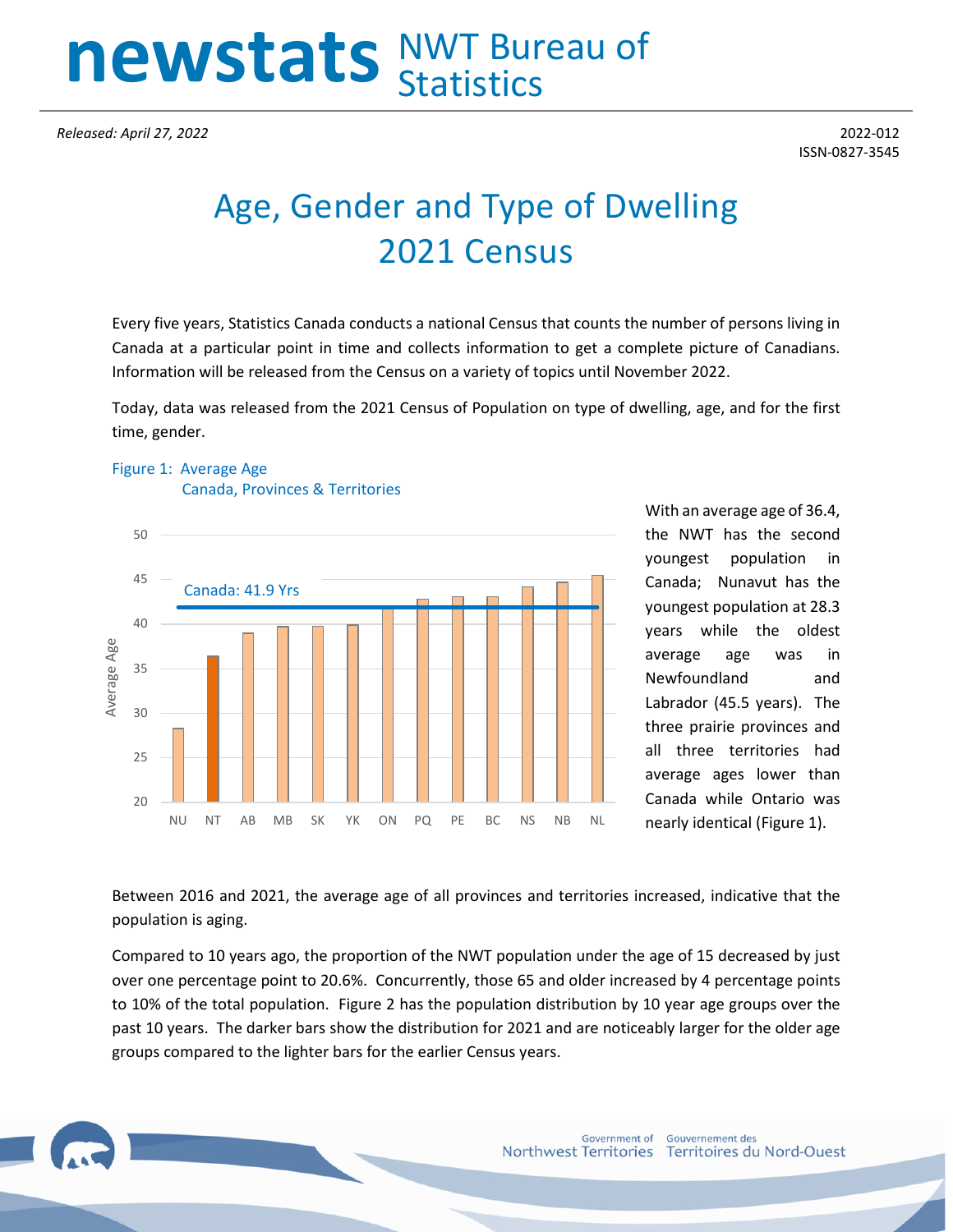

#### Figure 2: Census Population by Age Group Northwest Territories

This shift into the older age groups holds true for nearly all areas of the NWT. Average ages from youngest community to oldest ranged by 18 years – 30.4 years in Colville Lake to 48.4 years in Sambaa K'e (Figure 3). Looking specifically at seniors, the population increased in all regions but notably in the Dehcho where those aged 65 & older now represent 15% of the total population. Conversely the population under 15 decreased in all regions except the Yellowknife area.



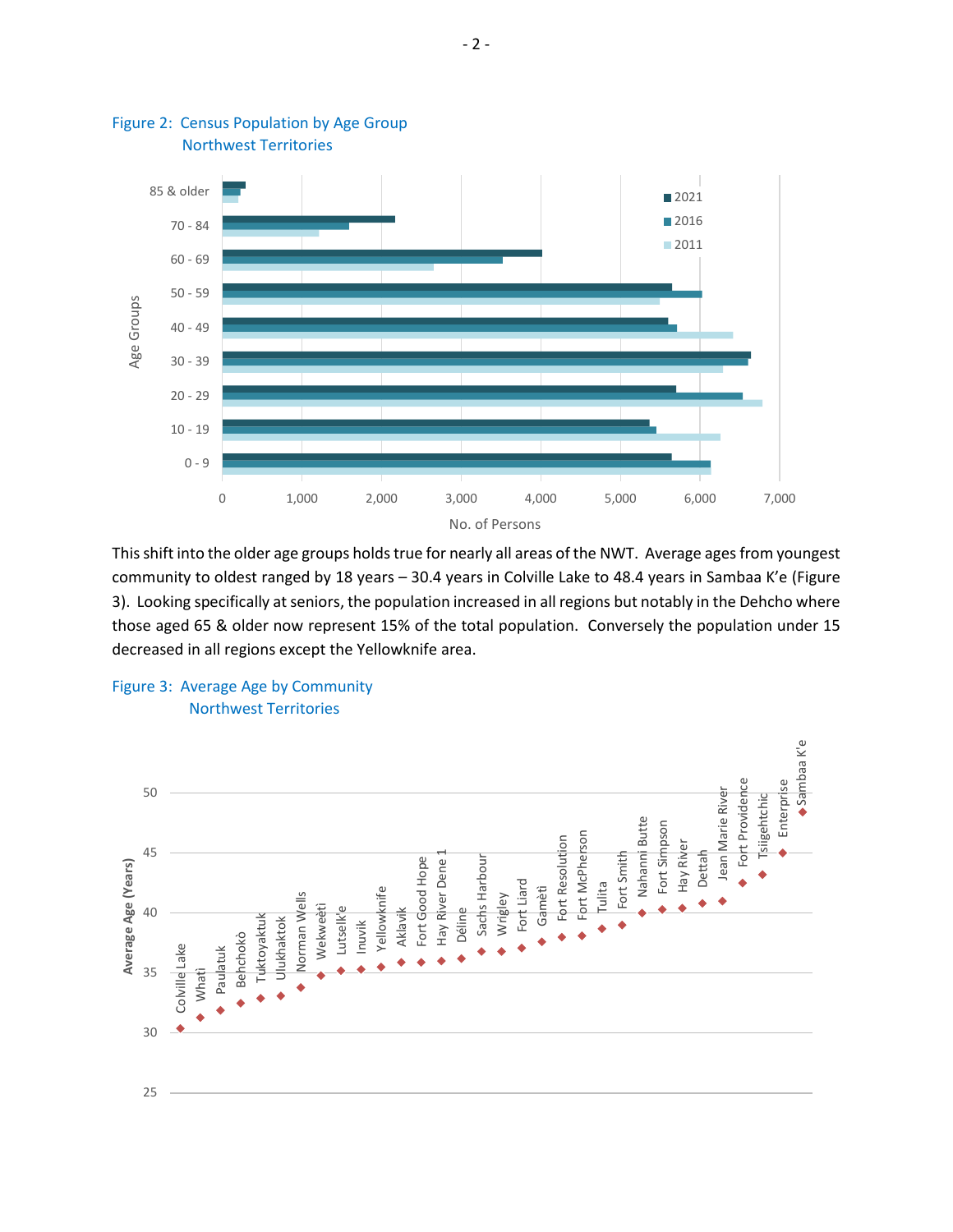## Population by Gender

For the first time, the Census asked respondents about both sex at birth which is the sex recorded on a person's birth certificate and gender which "refers to an individual's personal and social identity as a man, woman or non-binary person (a person who is not exclusively a man or a woman)."<sup>[1](#page-2-0)</sup> Overall in Canada, 41,350 persons 15 years & older identified as non-binary. To protect confidentiality, most data from the Census will be released with a new gender variable of men+ and women+ which includes transgender persons by gender and non-binary persons.

Similar to most of the other provinces and territories, less than 0.2% identified as non-binary, representing around 50 persons in the NWT population aged 15 and older; 55 persons identified as transgender. Approximately 64 % of the transgender population and 90% of the non-binary population were between the ages of 15 and 34. Nunavut and the NWT are the only two jurisdictions in Canada with slightly more men+ (51%) compared to women+ (49%). The majority of other provinces and territories tend toward more women+.

## Type of Dwelling

Dwellings are classified as private dwellings or collective dwellings where occupants share common facilities such as kitchens or bathrooms. Staff residences, health care related facilities, residential care facilities (group homes), shelters and correctional facilities are all examples of collective dwellings. Under 2% of the NWT population live in collective dwellings, primarily in Yellowknife. These are mostly health care and related facilities (47%) which have an even distribution by gender. Shelter populations also have equal gender representation, however, residential care facilities and correctional facilities are heavily men+ dominant.

Predominantly, the dwellings in the NWT are single detached houses, however there is some variation by geography. One quarter of those living in Yellowknife live in apartments, 15% of those in the Sahtu live in semi-detached homes and 17% in the Beaufort Delta live in row houses (Table 1).

|                       | Single-<br>detached<br>house | Semi-<br>detached<br>house | Row<br>house | Apart-<br>ments                               | <b>Other</b><br>single-<br>attached<br>house | <b>Movable</b><br>dwelling |
|-----------------------|------------------------------|----------------------------|--------------|-----------------------------------------------|----------------------------------------------|----------------------------|
|                       |                              |                            |              | Percent of population by type of dwelling (%) |                                              |                            |
| <b>NWT</b>            | 62.2                         | 6.9                        | 10.9         | 15.3                                          | 0.6                                          | 4.1                        |
| <b>Beaufort Delta</b> | 57.2                         | 13.7                       | 17.1         | 10.5                                          | 1.4                                          | 0.0                        |
| Sahtu                 | 72.7                         | 15.3                       | 3.1          | 5.1                                           | 0.7                                          | 3.1                        |
| Tłjcho                | 82.3                         | 9.5                        | 4.4          | 2.7                                           | 1.1                                          | 0.0                        |
| Dehcho                | 79.6                         | 8.8                        | 4.9          | 3.5                                           | 1.2                                          | 1.9                        |
| South Slave           | 83.6                         | 9.1                        | 4.2          | 2.3                                           | 0.6                                          | 0.2                        |
| Yellowknife Area      | 51.1                         | 2.7                        | 13.5         | 25.0                                          | 0.2                                          | 7.4                        |

### Table 1 Distribution of Population by Type of Dwelling Northwest Territories

<span id="page-2-0"></span><sup>1</sup> Statistics Canada: https://www23.statcan.gc.ca/imdb/p3Var.pl?Function=DEC&Id=410445